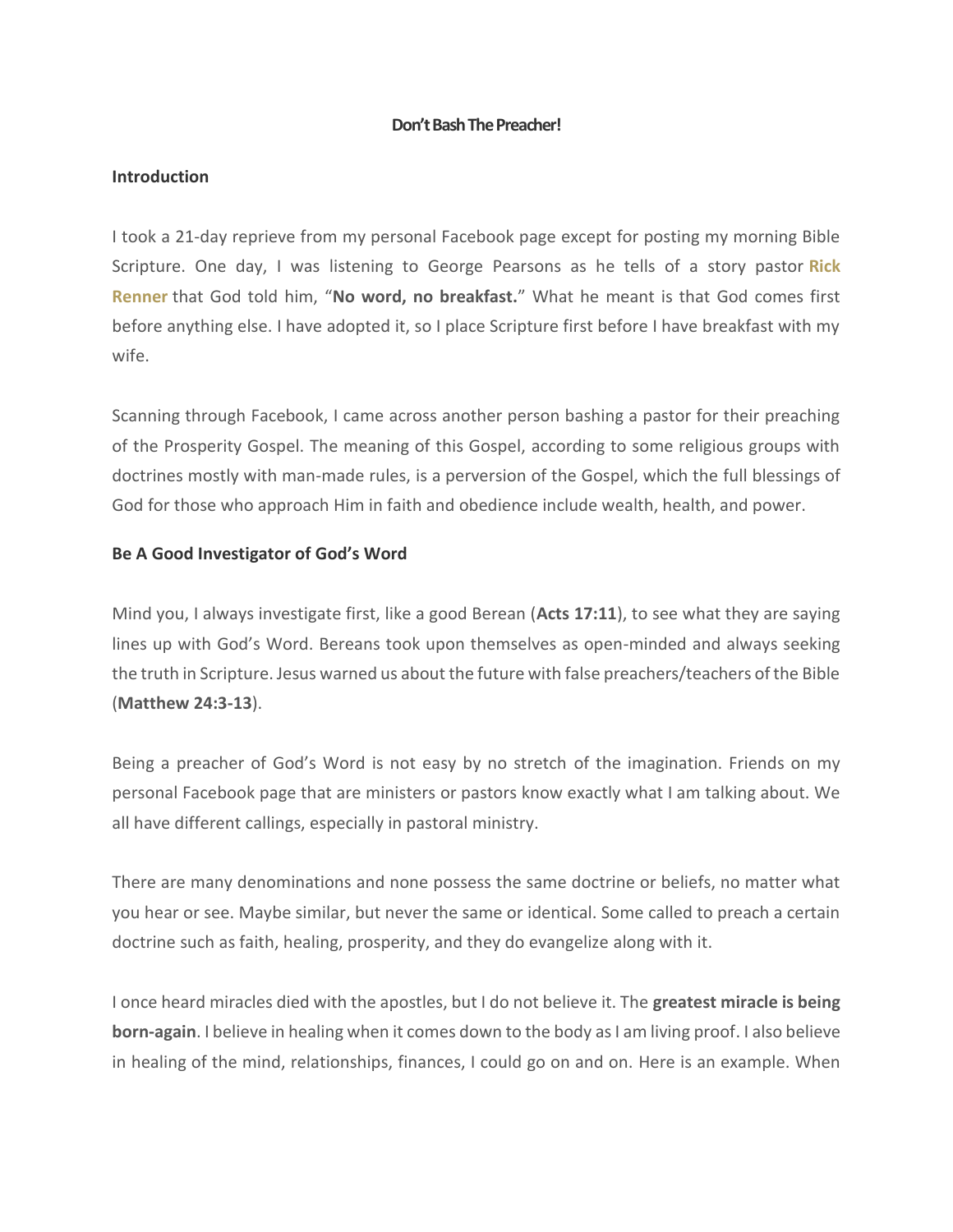thinking about prosperity, the first thing that comes to mind is wealth. There is more to prosperity than wealth. I love to prosper in my health, don't you?

I have gone through the Bible over and over again but cannot find anywhere in the Bible that God wants us to be poor and sick. On the contrary, when then the Bible talks about prospering, it states **God desires to bless us abundantly**.

# **Laws of Prosperity**

Kenneth Copeland wrote a book some time ago called *The Laws of Prosperity*. In his book, he mentions health and wealth, but the other five caught my eye.

- **EXED Spiritual:** We must be born-again and when we are, our Spirit is reborn and in fellowship with God
- **Emotional:** True peace and joy can only be found through Christ Jesus!
- **Mental:** Revelation knowledge, mental abilities beyond our own, and a sharp mind like Moses had even at 120 years old
- **EXEL A. Relational:** Only God can truly prosper you in the area of relationships
- **Accomplishment or favor:** It opens doors and causes things to go your way, even when, in the natural, it may not seem possible

The apostle John wrote, "**I pray that in all respects you may prosper and be in health, just as your soul prospers**" (**3 John 2**). God wants to do exceedingly and abundantly above all we can ever ask for (**Ephesians 3:20**) and His plans for us are for success (**Jeremiah 29:11**).

So, what's the problem? All it takes is one word either explained incorrectly, interpreted wrong, or taken out of context, and it starts a media and religious frenzy/bashing. **Don't bash the preacher!** If he or she says anything that does not line up biblically, use your church's chain of command.

If that does not work, move to another church that lines up with what God's Word says to you. I have said to others move on when you are not getting fed properly. If this preacher is on radio, television, podcast, or other media, shut it off.